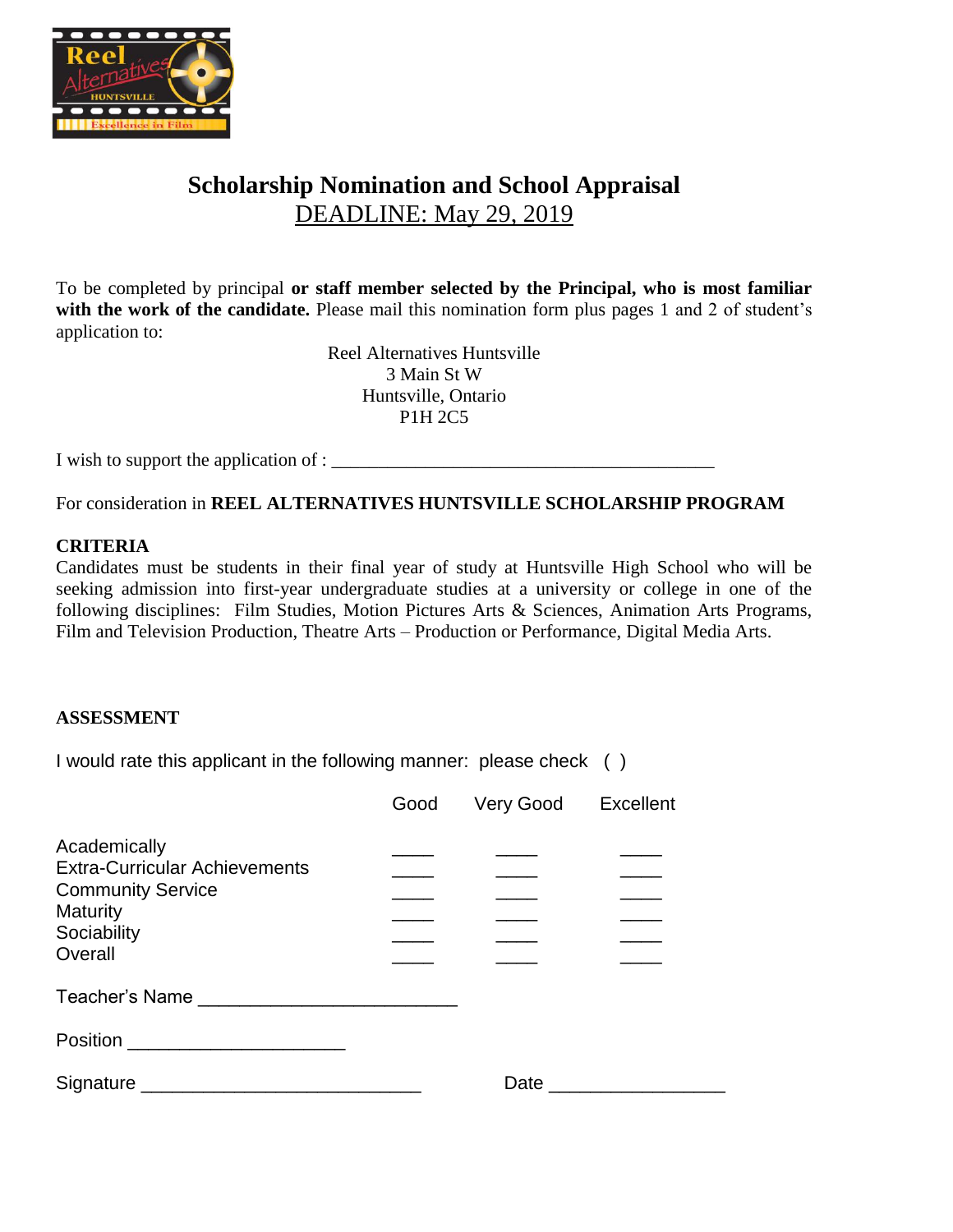

# **REEL ALTERNATIVES HUNTSVILLE** SCHOLARSHIP APPLICATION 2019 DUE: May 29, 2019

Please print clearly, and ensure that the information you provide is complete, accurate, and up to date. **Please complete pages 1 and 2 of this application and submit to the Principal of your school.**

|                                                                                                                                                            | Name of School<br><u>Name of School</u> |  |  |  |  |
|------------------------------------------------------------------------------------------------------------------------------------------------------------|-----------------------------------------|--|--|--|--|
|                                                                                                                                                            |                                         |  |  |  |  |
| <b>Post-Secondary Program of Choice :</b> ____ University degree ____ College diploma/certificate                                                          |                                         |  |  |  |  |
|                                                                                                                                                            |                                         |  |  |  |  |
| Successful applicants will receive a bursary worth up to \$750, upon evidence<br>of enrollment in a nost-secondary institution in any one of the following |                                         |  |  |  |  |

**of enrollment in a post-secondary institution, in any one of the following disciplines: Motion Pictures Arts & Sciences, Film Studies, Animation Arts Programs, Film & Television Production, Theatre Arts – Production or Performance, Digital Media Arts.**

If successful, please indicate whether or not you wish to receive this bursary at the graduation ceremony.

- **\_\_\_ Yes:** Please present this award at the ceremony**.**
- **\_\_\_ No:** Please do not present this award at the ceremony**.**

All scholarship materials are reviewed by the Reel Alternatives Board. Scholarships will be awarded by the school year end.